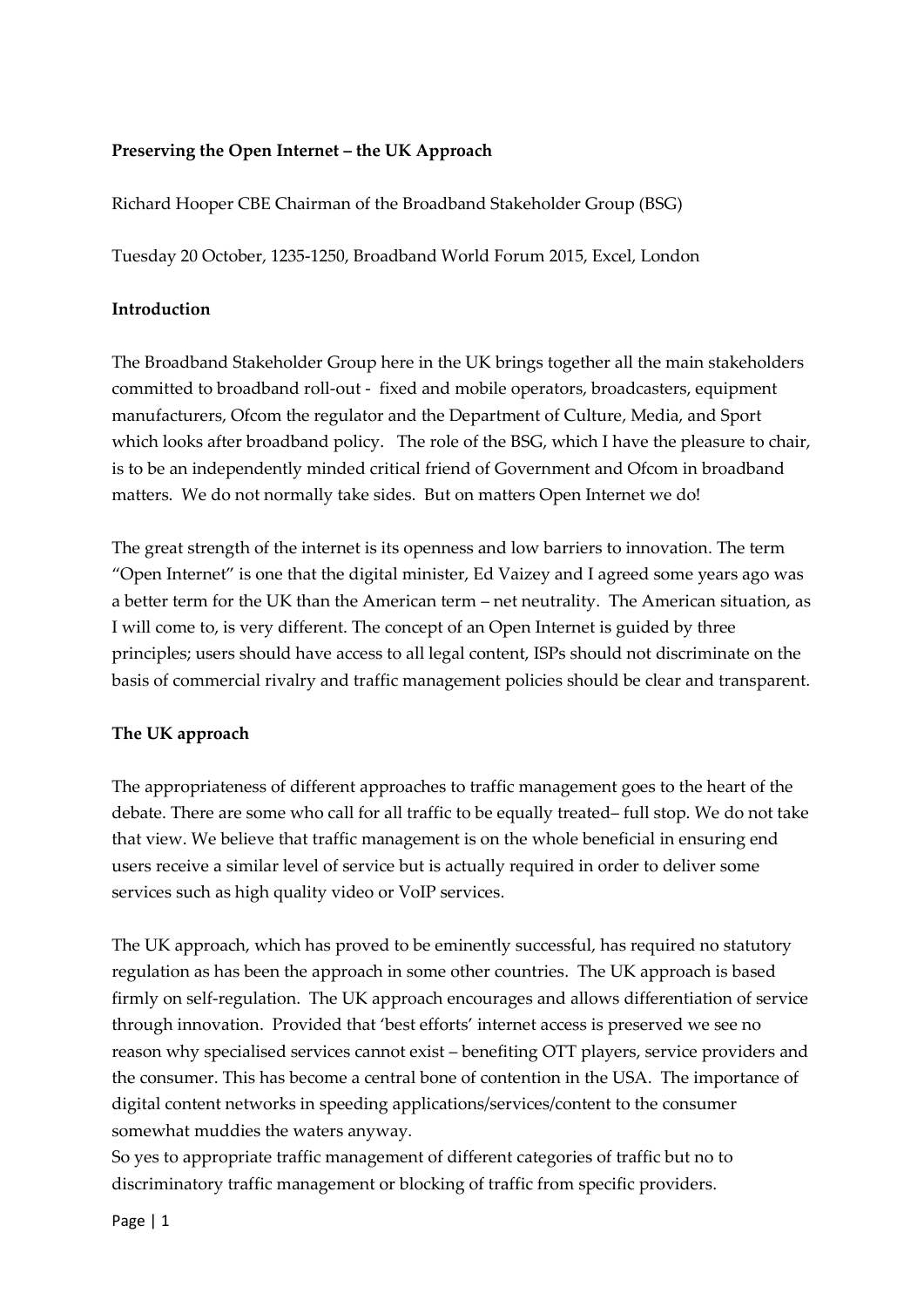The UK approach is based on three things – a properly competitive landscape, transparency for the consumer and a self-regulatory code of conduct. You need all three for it to work.

# **The UK competitive landscape**

First of all, the competitive landscape. Thanks to Ofcom's Telecoms Strategic Review 2005, there is considerable competition between broadband providers/internet service providers in the UK market. Thus a consumer, if he or she does not like what is being offered and is not satisfied with the level of service, he or she can always switch providers. Ofcom in 2003 turned away from twenty years of sole reliance on infrastructure competition and opted for service level competition. British Telecom's access network was operationally separated from BT Retail, christened Openreach and required to provide service to all internet service providers/broadband providers on an equivalent basis to their servicing of BT Retail. BT Retail gets no vertically integrated favours. Competitors are allowed to put their equipment in BT exchanges and thus unbundle the local loop, using BT's copper to cover the final mile to the customer at home or in business. Virgin Media, emerging from a cable television birth, was and is not required to open its network and competes with BT in about half of the UK market.

The big argument is between infrastructure (US; facilities-based) competition and service level competition. The US model is based on infrastructure, facilities-based competition as the FCC is of the view that requiring Verizon or AT&T or Comcast to open its networks to competitors reduces their willingness to invest in broadband. As a result many parts of the USA have monopoly or duopoly providers of broadband. In the UK today we have over 500 internet service/broadband providers using BT's last mile network under the operational separation rules. This includes very big players like Sky, the major pay-tv satellite operator, and Talk Talk, along with a large number of very small, often localised, players.

Given this plethora of service level competition, and the very effective switching processes put in place by Ofcom, the end user is able to switch to other providers if not satisfied with the current provider in relation to Open Internet issues. In the USA this is not so easily the case.

### **Code of Practice**

BSG was asked in 2011 to work with its stakeholders to develop a code of practice on traffic management transparency. This is key to the UK's approach. Effective competition is useless if consumers are unaware of their service providers approach to traffic management. We developed, with industry and consumer representatives a self-regulatory approach to transparency of traffic management, displayed in a document called Key Fact Indicators.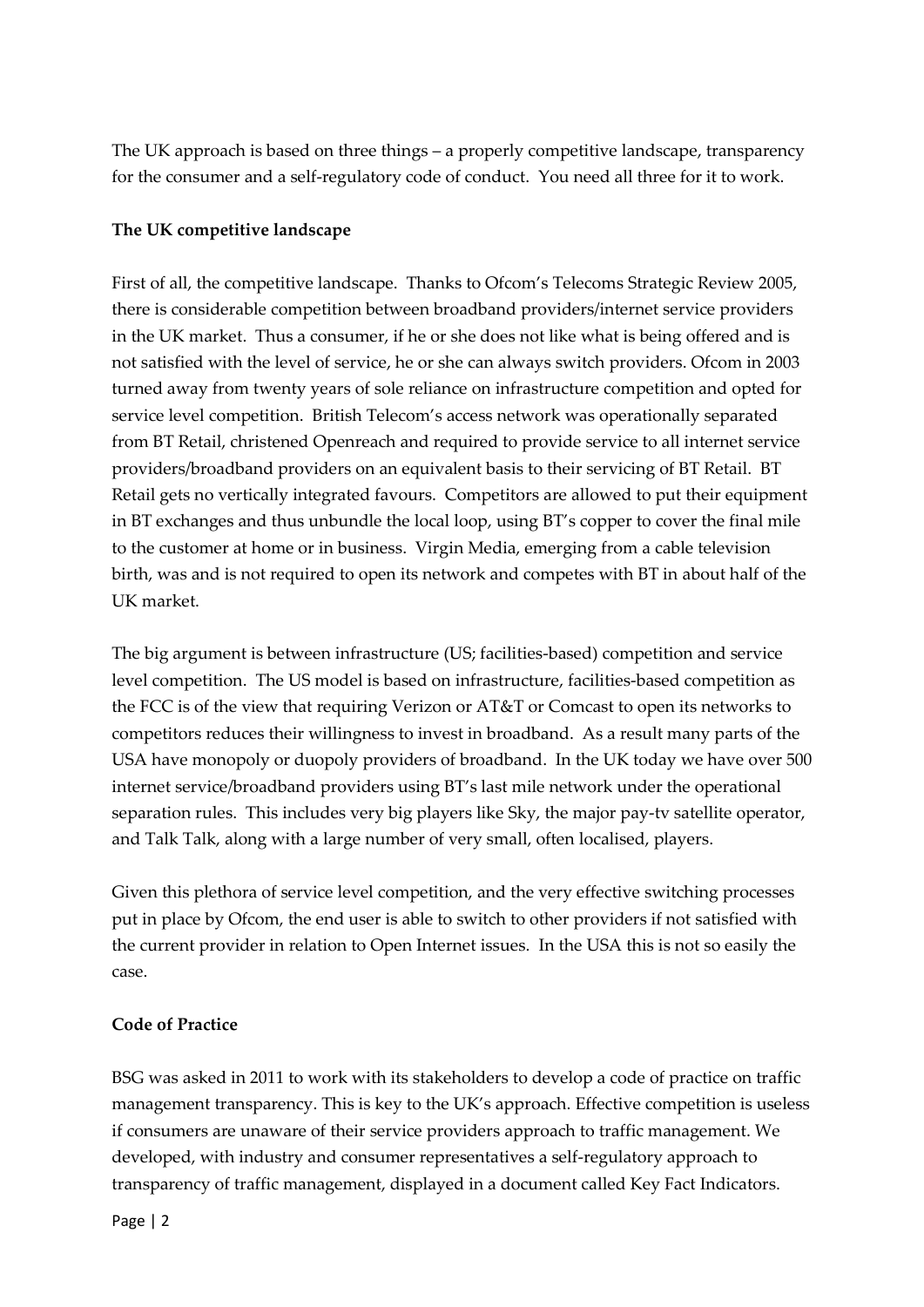These provide simple, easy to understand and comparable statistics on their service provider's traffic management policies which are readily available both on our website and individual operators' sites. These have been strength tested and improved through consumer research that Ofcom undertook.

So at this stage we had competition and transparency – the vital ingredients. But we, industry, Government and regulator, recognised that understandable and justified concerns remained. This led us to facilitate the creation of the Open Internet Code.

This builds on and incorporates the Traffic Management Code but places 3 additional commitments on signatories. These are:

- First. That signatories' products offer full internet access as the norm that is they should have access to all legal content. If this is not the case then signatories commit not to refer to the product as 'internet access'
- Second. That signatories will not deploy traffic management in a manner that targets and degrades the content or applications of specific providers and recognise that best efforts internet access must remain a viable choice for consumers
- Third. Recommit to providing clear traffic management policies.

A complaints process underpins this whereby content providers could complain about actions undertaken by signatories to this Code – who now account for well over 90% of fixed and mobile subscribers.

We have continued to facilitate discussions on these issues between the various players through an Open Internet Forum that meets regularly. These discussions have improved understanding and relationships between content and infrastructure providers helped ensure that no formal complaints have ever been made under the process – although some have been resolved informally.

I view this as reassuring. Content providers are not shrinking violets – and as a former BBC TV and radio producer I should know! If they had a complaint they would make sure that we know about it – let's remember that Fight for the Future led Netflix and others to place a buffering wheel on their home pages just over a year ago to make their point in the US – where there is little competition and even less transparency!

So, there we have it; competition, transparency and self-regulation obviating the need for regulation whilst providing a level of certainty that benefits both content and infrastructure providers.

However.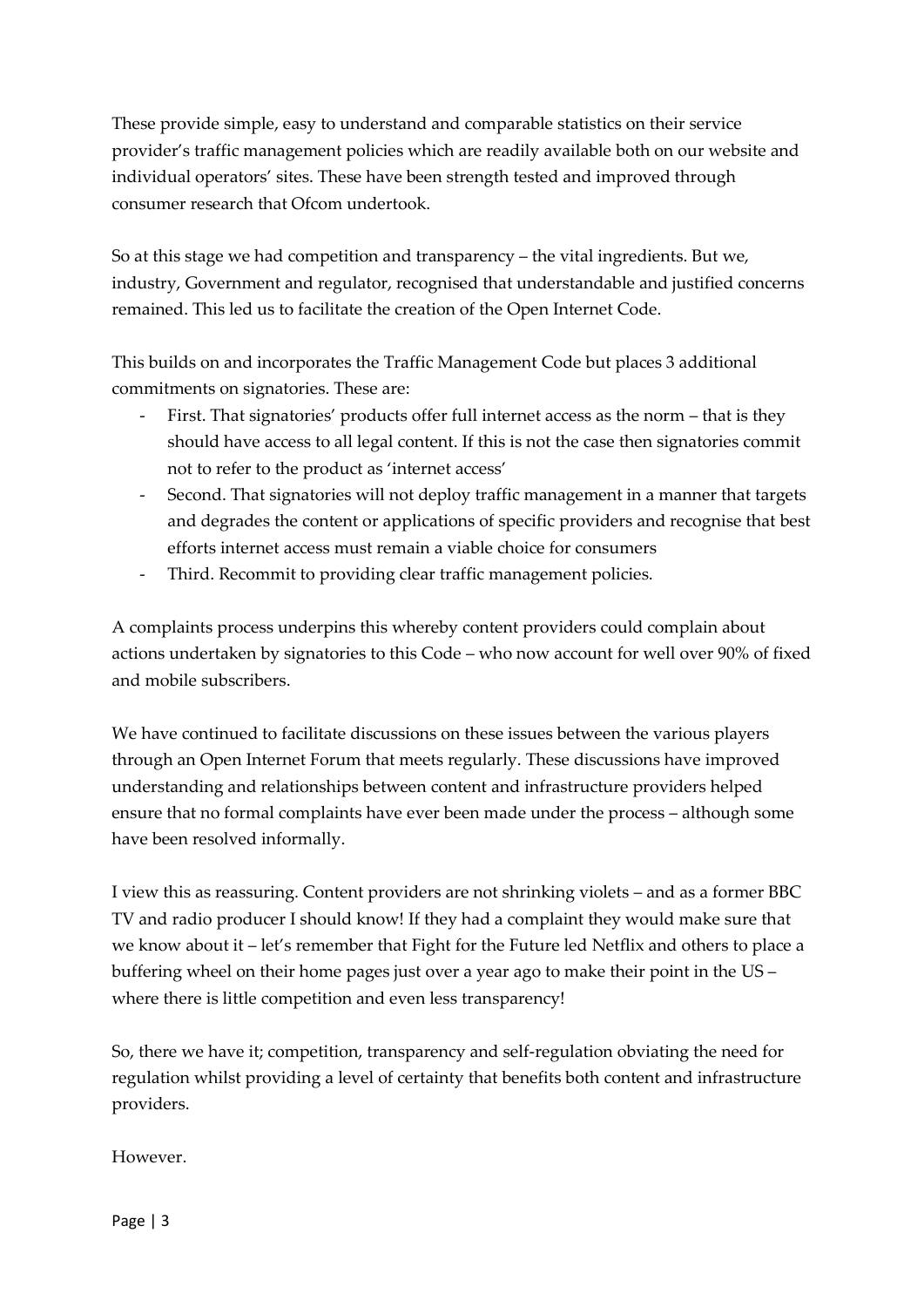Despite our success here in the UK, our approach has been undermined in some ways with the Connected Continent Regulation passed by the EU in the summer. This regulation is directly applicable in the UK. Unfortunately, they have pursued a more prescriptive approach than is necessary or desirable in the UK and potentially hinders the ability of network providers to provide innovative services.

On some level I understand the desire of European policy-makers – not every EU Member State has the level of competition that we benefit from. This means that the incentives for network providers to negatively discriminate are greater and necessitate some level of regulation.

But my argument is that you don't solve the problems created by a lack of competition with burdensome regulation for everyone. That's just addressing one symptom. The real solution, which will be to the benefit of all players, has to be boosting competition by lowering barriers for entry and creating space for new entrants, just as we did so well in the UK 10 years ago.

That's not the end of self-regulation in the UK though – we, with close support from Her Majesty's Government and Ofcom, are currently conducting a review with WIK, a consultancy based in Germany, on how effective our approach has been so far and how we can continue once the new Regulation comes into force.

This review is the first in-depth analysis of the Regulation in Europe and will help BEREC, the European body of telecoms regulators, come up with guidance for how the Regulation will work in practice.

Although we have not completed the review we are confident having completed our initial compliance analysis, which is now being reviewed by a legal expert, that our approach remains valid under the new Regulation. For one thing, in many areas we have provided more detailed information and assurance to consumers.

We are also using this opportunity to look at how the Codes have operated – and the fact that no blocking or throttling takes place on the basis of commercial rivalry in the UK is evidence of that success. But we don't want to rest on our laurels and will examine whether we should expand the Code to cover issues like ISP interconnection or zero-rating – or whether competition law already addresses these adequately.

We will be publishing this review in the coming weeks after which we will start work on a process for renewing and reforming our self-regulatory approach. Let me or my CEO Matthew Evans know if you would like a copy.